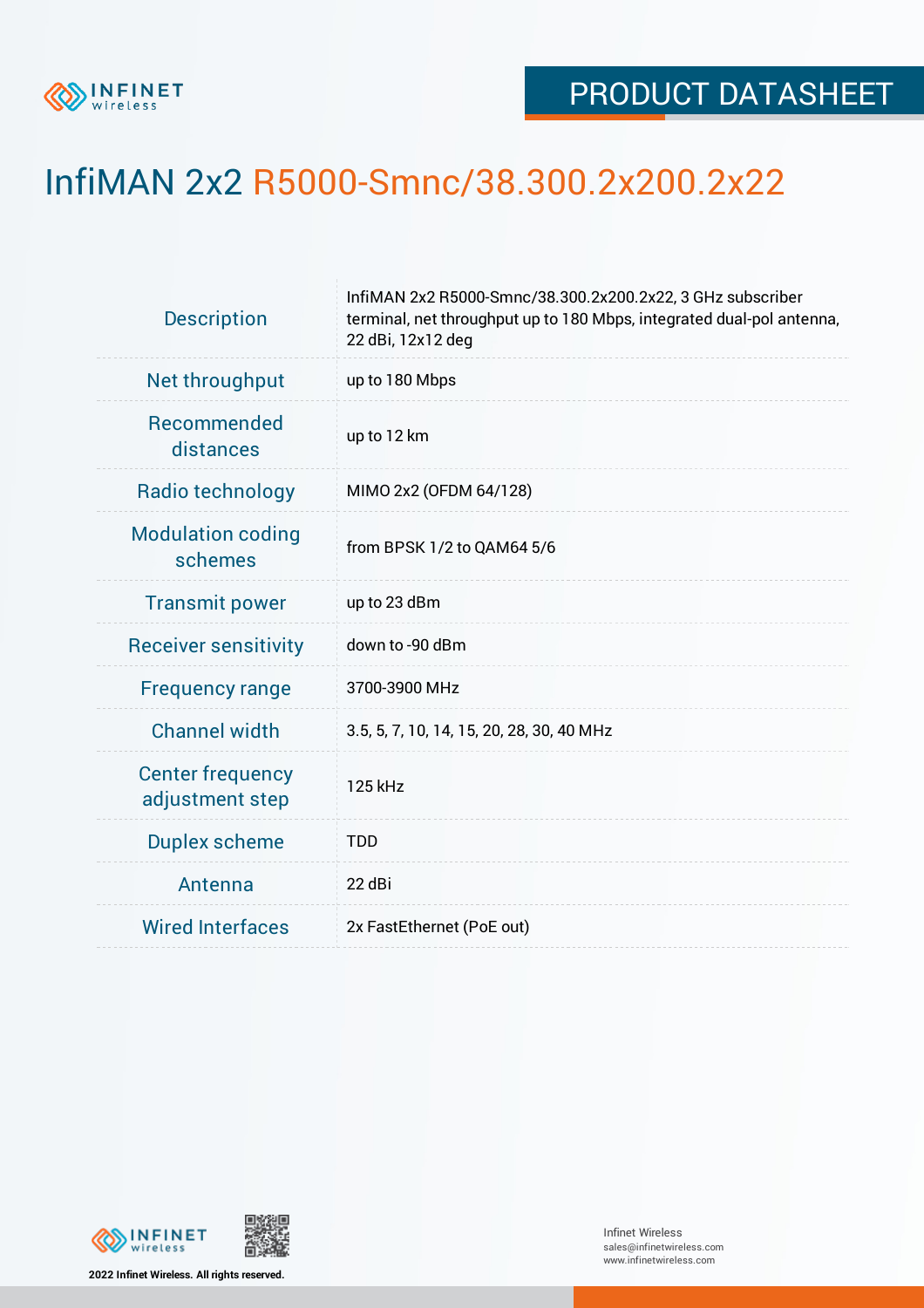

## PRODUCT DATASHEET

## InfiMAN 2x2 R5000-Smnc/38.300.2x200.2x22

| Consumption                | up to 15 W                                                                                                                                                                                                                                                                                                                        |               |                |                 |      |                             |  |  |
|----------------------------|-----------------------------------------------------------------------------------------------------------------------------------------------------------------------------------------------------------------------------------------------------------------------------------------------------------------------------------|---------------|----------------|-----------------|------|-----------------------------|--|--|
| <b>Power options</b>       | 110-240 VAC @ 50/60 Hz, +956 VDC                                                                                                                                                                                                                                                                                                  |               |                |                 |      |                             |  |  |
| <b>Outdoor Unit (ODU)</b>  | 371 x 371 x 83 mm, 2.8 kg                                                                                                                                                                                                                                                                                                         |               |                |                 |      |                             |  |  |
|                            |                                                                                                                                                                                                                                                                                                                                   |               |                |                 |      |                             |  |  |
| <b>Part Number Options</b> | Prefix                                                                                                                                                                                                                                                                                                                            | Freq.<br>Band | <b>Bitrate</b> | Output<br>Power | Ant. | Capacity                    |  |  |
|                            | R5000-<br><b>Smnc</b>                                                                                                                                                                                                                                                                                                             | 38            | 300            | 2x200           | 2x22 | 8<br><i>20</i><br>50<br>300 |  |  |
| <b>Part Number Example</b> | R5000-Smnc/38.300.2x200.2x22 50                                                                                                                                                                                                                                                                                                   |               |                |                 |      |                             |  |  |
| <b>Packing List</b>        | - Outdoor unit R5000-Smnc/38.300.2x200.2x22 - 1 pcs.<br>- Power Supply IDU-CPE(48V) - 1 pcs.<br>- Power Cord - 1 pcs.<br>- Cable Gland - 2 pcs.<br>- Standard RJ-45 connector - 2 pcs.<br>- Shielded RJ-45 connector - 1 pcs.<br>- RJ-45 Plug Cap - 1 pcs.<br>- MONT-KIT-85 Mounting kit - 1 pcs.<br>- Quick Start Guide - 1 pcs. |               |                |                 |      |                             |  |  |



**2022 Infinet Wireless. All rights reserved.**

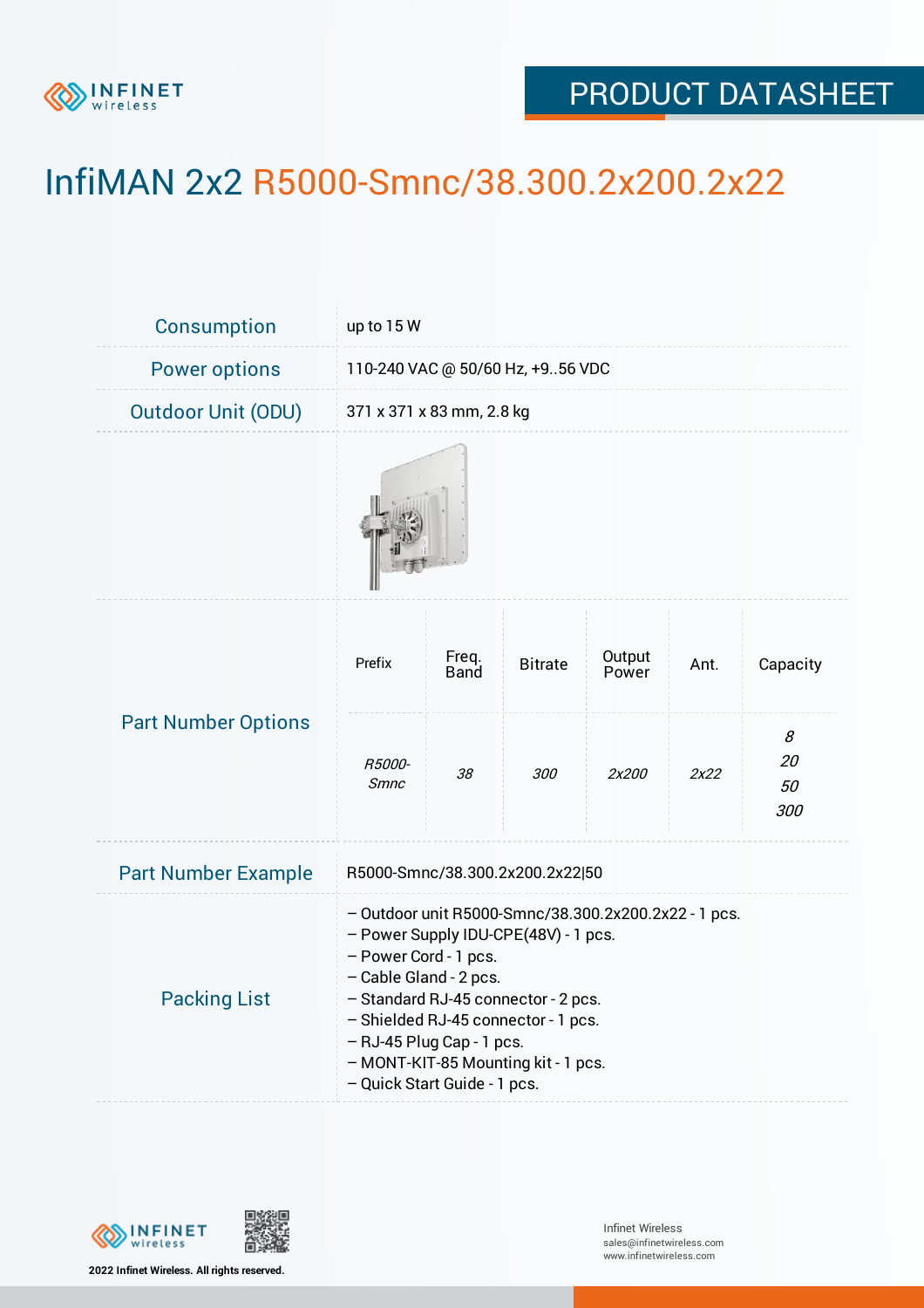

## PRODUCT DATASHEET

# InfiMAN 2x2 R5000-Smnc/38.300.2x200.2x22

### Features

#### **RADIO**

- **Voice/RTP Aware Superpacketing**
- **DFS**
- **Automatic Bitrate Control** Þ
- Þ **Automatic Transmit Power Control**
- Þ **Automatic Distance Learning**
- Þ **Channel Time Adjustment**
- Þ **Spectrum Analyzer mode**
- ь **Channel testing tools**

#### **NETWORKING**

- **Ethernet-over-IP and IP-over-IP tunneling**
- Þ **ARP protocol support**
- Þ **MAC/IP filtering**
- Þ **Full-fledged 2nd layer switch**
- Þ **RIPv2 / OSPFv2 /static routing**
- ۱ **L2/L3 Firewall**
- ١ **NAT (multipool, H.323-aware)**
- **DHCP client/server/relay**

#### **MANAGEMENT FEATURES**

- **Various Management Protocols: HTTPS, HTTP, Telnet, SSH, SNMP v1/2c/3 (MIB-II and proprietary MIBs)**
- **Graphical User Interface**
- **LED Indication: power status, wireless and wired link status, signal level**
- **Antenna alignment tool**
- ٠ **Automatic software update**
- **Online monitoring with proprietary EMS InfiMONITOR.**

#### **QUALITY-OF-SERVICE**

- **17 priority queues**
- **IEEE 802.1p support**
- **IP TOS / DiffServ support**
- ٠ **Full voice support**
- **Traffic limiting (absolute, relative, mixed)** ٠
- **Traffic redirection**